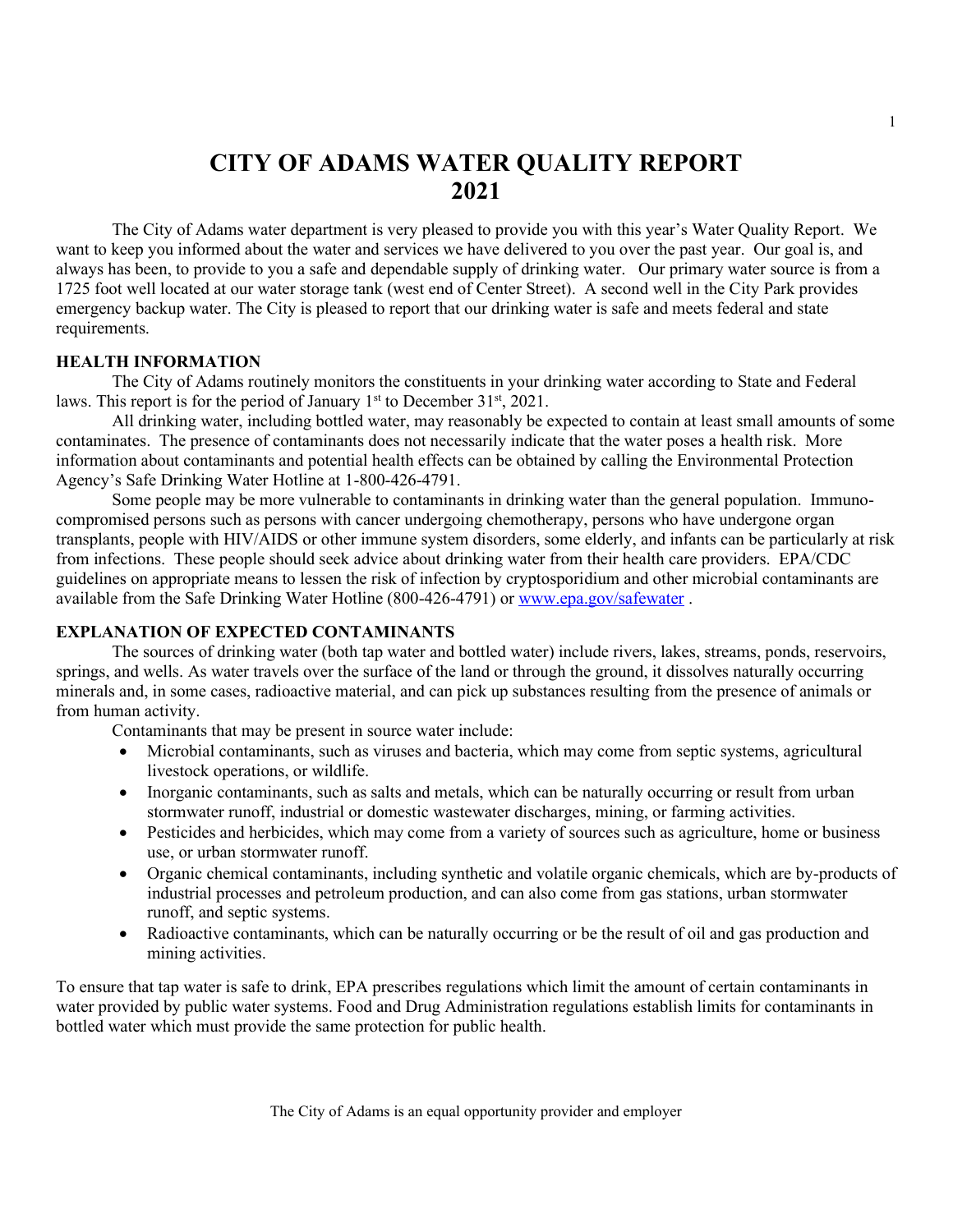### **LEAD**

If present, elevated levels of lead can cause serious health problems, especially for pregnant women and young children. Lead in drinking water is primarily from materials and components associated with service lines and home plumbing. City of Adams is responsible for providing high quality drinking water but cannot control the variety of materials used in plumbing components. When your water has been sitting for several hours, you can minimize the potential for lead exposure by flushing your tap for 30 seconds to 2 minutes before using water for drinking or cooking. If you are concerned about lead in your water, you may wish to have your water tested. Information on lead in drinking water, testing methods, and steps you can take to minimize exposure is available from the Safe Drinking Water Hotline or at [www2.epa.gov/lead](http://www2.epa.gov/lead) .

### **REPORTING COMPLETED SOURCE WATER ASSESSMENTS**

The 1996 Amendments to the Safe Drinking Water Act require that all states conduct Source Water Assessments for public water systems within their boundaries. The assessments consist of (1) identification of the Drinking Water Protection Area, i.e., the area at the surface that is directly above that part of the aquifer that supplies groundwater to our well(s), (2) identification of potential sources of pollution within the Drinking Water Protection Area, and (3) determining the susceptibility or relative risk to the well water from those sources. The purpose of the assessment is to provide water systems with the information they need to develop a strategy to protect their drinking water resource if they choose. The respective Drinking Water Programs of the Departments of Human Services and Environmental Quality have completed the assessment for our system. A copy of the report is on file at the water system's office.

## **MORE INFORMATION?**

If you have any questions about this report or concerning your water utility, please contact Jeff Rost, Water Manager at 541-566-0196, City of Adams at 541-566-9380 or

<http://public.health.oregon.gov/HealthyEnvironments/DrinkingWater/Pages/consumers.aspx> . We want our valued customers to be informed about their water utility. If you want to learn more, please attend any of our regularly scheduled council meetings. They are held on the second Monday of each month at 6:30 p.m.

#### **DEFINITIONS**

In this report you will find many terms and abbreviations you might not be familiar with. To help you better understand these terms, we have provided the following definitions:

*None-Detects* **(ND)** -laboratory analysis indicates that the constituent is not present at the detection level.

*Parts per million* **(ppm)** -or *Milligrams per liter* **(mg/l)** - one part per million corresponds to one minute in two years or a single penny in \$10,000.

*Parts per billion* **(ppb)** - or *Micrograms per liter* - one part per billion corresponds to one minute in 2,000 years, or a single penny in \$10,000,000.

*Picocuries per liter* **(pCi/L)** - picocuries per liter is a measure of the radioactivity in water.

*Action Level* **(AL)** - the concentration of a contaminant which, if exceeded, triggers treatment or other requirements which a water system must follow.

*Maximum Contaminant Level* **(MCL)** - The "Maximum Allowed" is the highest level of a contaminant that is allowed in drinking water. MCLs are set as close to the MCLGs as feasible using the best available treatment technology.

*Maximum Contaminant Level Goal* **(MCLG)** - The "Goal" is the level of a contaminant in drinking water below which there is no known or expected risk to health. MCLGs allow for a margin of safety.